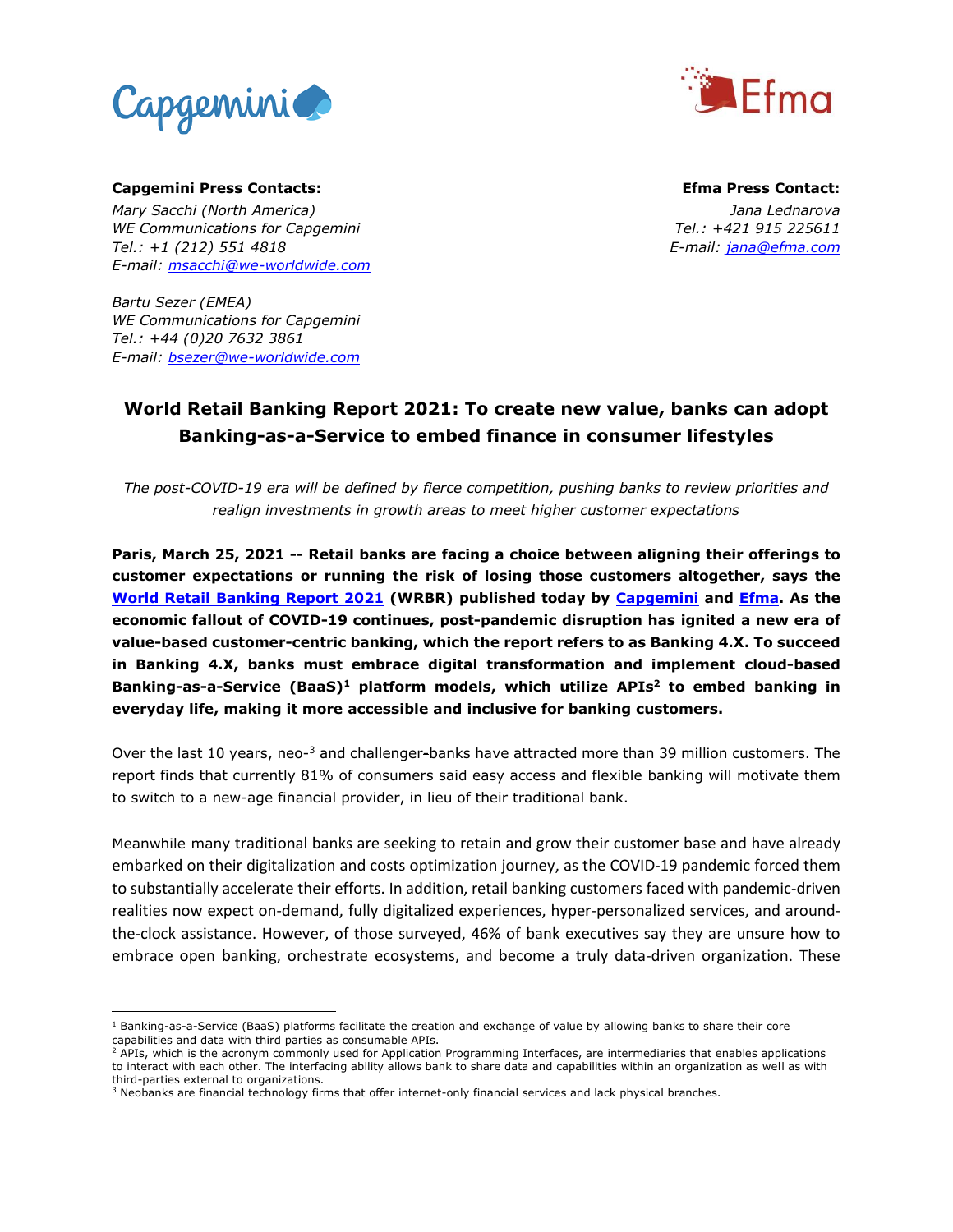

 $\overline{\phantom{a}}$ 



actions are essential components of the new way of doing banking, identified by Capgemini as Banking  $4.X^4$ .

*"By overcoming outdated legacy mindsets and adopting Banking-as-a-Service, financial institutions will move beyond their core banking products, create new offerings, and provide their customers with personalized experiences,"* says Anirban Bose, CEO of Capgemini's Financial Services and Group Executive Board Member. "*Banks must focus on how they can add value to their customers to retain and engage them. Through platformification and by leveraging data, banks can better cater to the needs of the modern customer as well as create new revenue streams."*

## **Platformification defines a new era for the industry**

Incumbent banks can unlock new value in open ecosystems via BaaS platforms, which offer access to new data sources and monetization opportunities. Banks need to quickly turn to experience-driven, platform-based approaches, which embed banking and other services within consumer lifestyles. On a positive note, 66% of banks claim to already use a BaaS platform, while 25% are in the process of developing one.

Incumbents have several strengths in their business they can easily monetize (e.g., reporting, knowledge of the customer, licensing, transaction processing, connectivity to global schemes, etc.). They can also tap into an array of external providers to improve their offering and best cater to consumer demand for a more integrated and personalized experience. Traditional banks have recognized accessing the capabilities of their wider ecosystem is at the heart of their new journey, and 80% of banking executives said BaaS will help them to cultivate open ecosystem synergies to innovate and create new banking products and services. This will enable banks to bridge the gap between where they sit today and meeting tomorrow's customer expectations, which will be magnified in the Banking 4.X era. This new way of doing banking will also allow banks to become more inclusive in onboarding the unbanked and underbanked segments of the population through on-demand, digital, and easier-to-use channels.

"*Banking and non-banking firms have the opportunity to come together and empower better customer service,"* says John Berry, CEO of Efma. *"These strategic partnerships enable new, creative offerings that reflect customers' lifestyle, needs, wants, and even personalities. Banks should focus on improving support, reducing the costs of banking products and services, and offering sustainability initiatives. The*  future of banking relies on a strong digital foundation and a flexible attitude toward embracing *innovation."*

#### **Data-driven approach will prioritize hyper-personalization and secure long-term growth**

As banking is entering an era where financial services are embedded into customers' daily lives, collaboration will be the route to success. BaaS offers unprecedented opportunities to gather data through ecosystems, with more than 86% of consumers saying they would share their data to gain a better, more personalized experience. Incumbents need to build digital capabilities to harvest these data ecosystems to create, retain, and increase value in the Banking 4.X era. Leading banks will keep

<sup>4</sup> Banking 4.X is an experience-driven platform-based optimum-channel banking, resilient to financial and non-financial threats, built around long-term sustainable growth, and where human interactions evolve from servicing to advising.